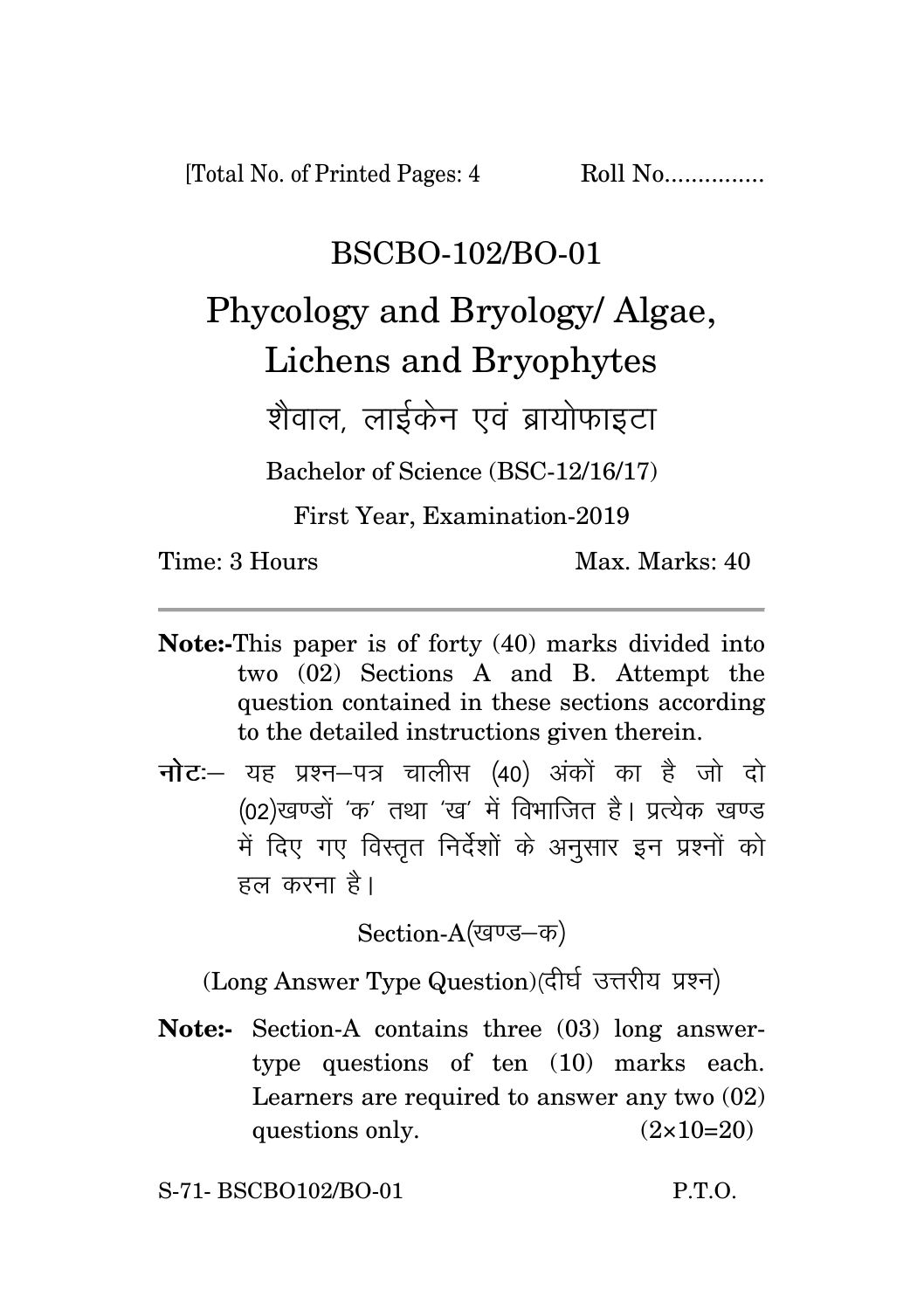- नोट:- खण्ड 'क' में तीन (03) दीर्घ उत्तरीय प्रश्न दिये गये हैं। प्रत्येक प्रश्न के लिए दस (10) अंक निर्धारित हैं। शिक्षार्थियों को इनमें से केवल दो (02) प्रश्नों के उत्तर टेने हैं।
- $\mathbf{1}$ Write an essay on the thallus organization in the important members of algae studied by you. शैवालों के महत्वपूर्ण सदस्यों, जिनका आपने अध्ययन किया है, की सकाय रचना पर एक लेख लिखिये।
- $\mathfrak{D}$ What are the characters of Rhodophyta? Give the structure and reproduction in Batracospermum. रोडोफाइटा के अभिलक्षणिक गुण क्या हैं ? बट्टाकोस्पर्मम की संरचना एवं जनन का वर्णन कीजिए।
- 3. What are the differences between saprophyte of Riccia and Anthoceros. Draw their suitable diagrams. रिक्सिया एवं एन्थोसिरोस के बीजाणुदभिद में क्या अन्तर हैं? उनके उचित चित्र बनाइए।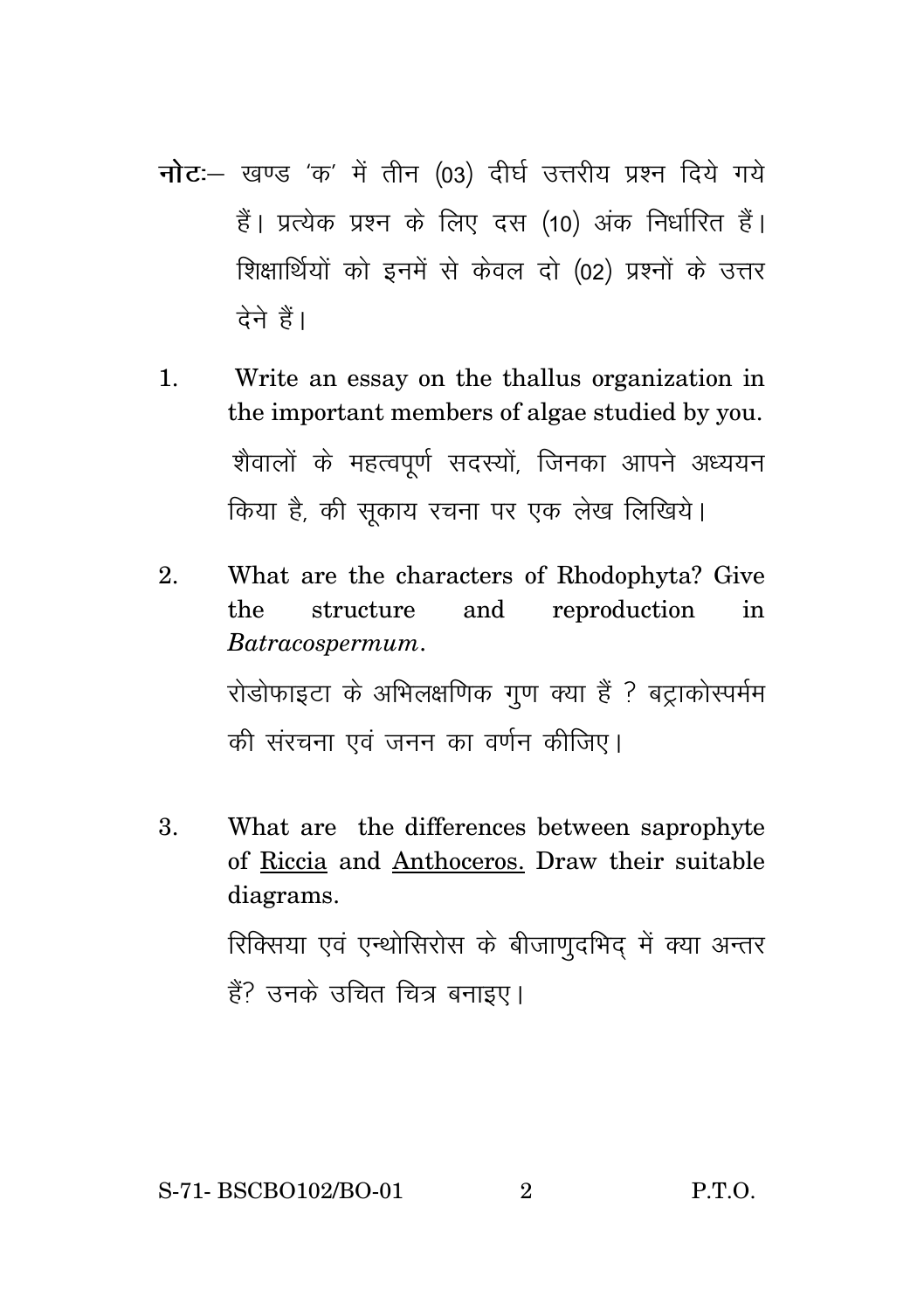## **Section-B** (खण्ड–ख)

## **(Short Answer Type Question)**

## *(लघु* उत्तरीय प्रश्न)

- **Note:-** Section-B contains six (06) short answer type questions of five (05) marks each. Learners are required to answer any four (04) questions only. **(5×4=20)**
- **नोट**: खण्ड 'ख' में छह (06) लघु उत्तरीय प्रश्न दिये गये हैं। प्रत्येक प्रश्न के लिए पाँच (05) अंक निर्धारित हैं। शिक्षार्थियों को इनमें से केवल चार (04) प्रश्नों के उत्तर देने हैं।
- 1. Use of algae industry. श्रीवालों का उद्योगों में महत्व।
- 2. Structure of Funaria capsule. पयुनेरिया के कैप्सुल की सँरचना।
- 3. Criteria used in the classification of alagae. शैवाल के वर्गीकरण में उपयोग में लिए गए मानक।
- 4. Gemma cup. गेमा कप।